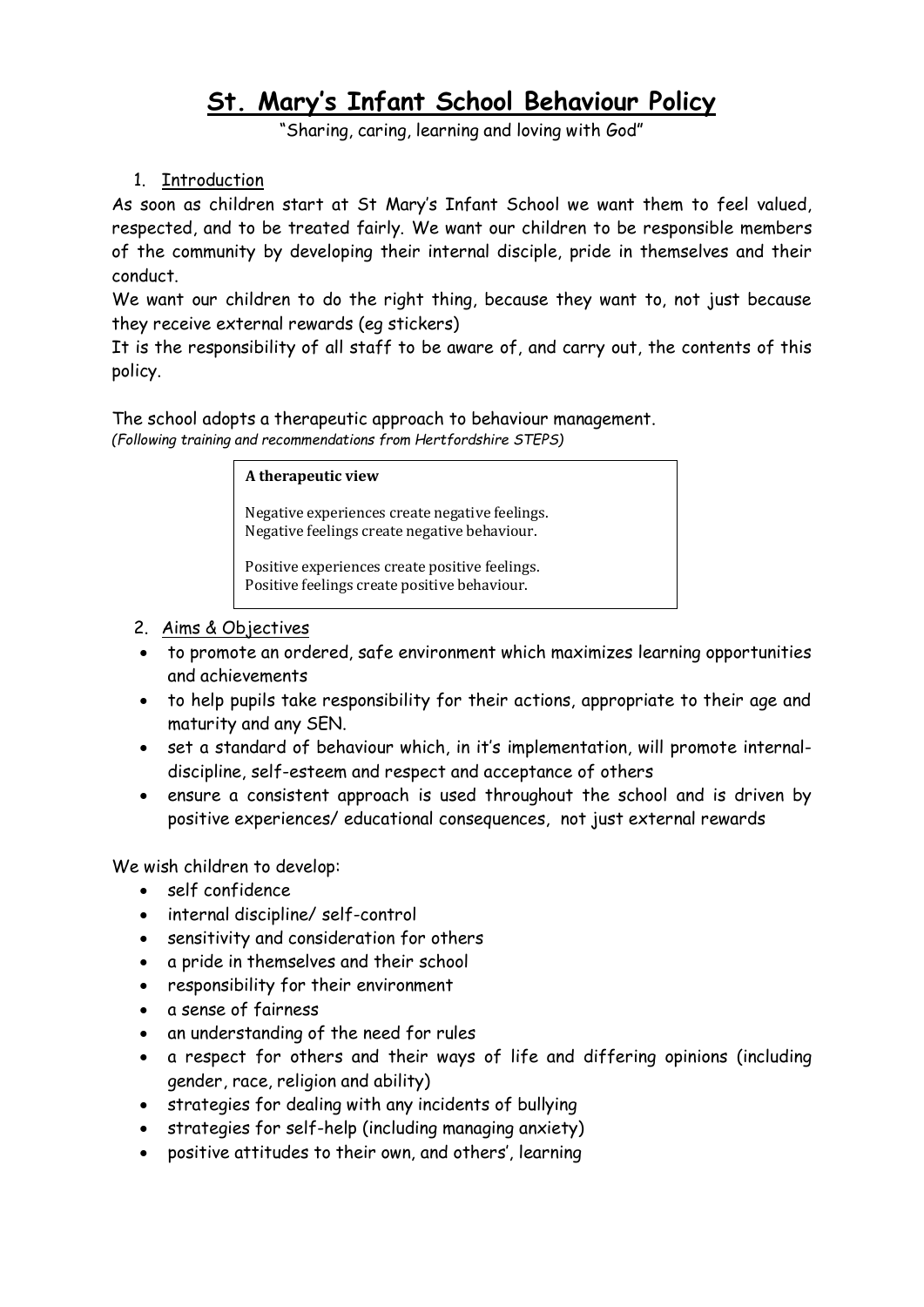# 3. Implementation

Staff will:

- adopt a therapeutic approach to behaviour management
- treat all children equally, irrespective of gender, race, religion or SEN
- to apply consistently the agreed standards of behavior and actions as set out in the policy
- have a responsibility to model correct and appropriate behaviour at all times
- proactively de-escalate situations, use scripts and look for triggers in behavior
- be alert to signs of bullying and racism, deal with it firmly and to alert other staff to such problems
- record any incidents of bullying/ racism on a 'Behaviour Incident form' and pass onto the Head
- record any incidents of unacceptable behavior that has caused concern
- deal sensitively with any child in distress, listen to them and deal with any incident appropriately
- ensure all consequences to unacceptable behavior are appropriate
- use of anxiety mapping & 'Roots and Fruits' to support child
- seek support and advice from school STEP ON tutors (any member of the SLT)
- avoid exposing children to situations they cannot cope with (eg assemblies- they may only be required to attend for short times and gradually increase when ready)

# 4. Inappropriate behaviour

Staff will make children aware that the following examples of behaviour are not acceptable in school

Eg.

- intentional disobedience
- persistent calling out
- intentional disruption to the learning of others
- biting, spitting, hitting, kicking and punching
- anti-social language and swearing
- making unkind remarks
- damaging property
- responding rudely or verbally aggressively to others
- stealing
- making racist or sexist comments
- bullying or intimidation
- inappropriate physical contact with other children
- unhygienic behavior in, and misuse of, the toilet areas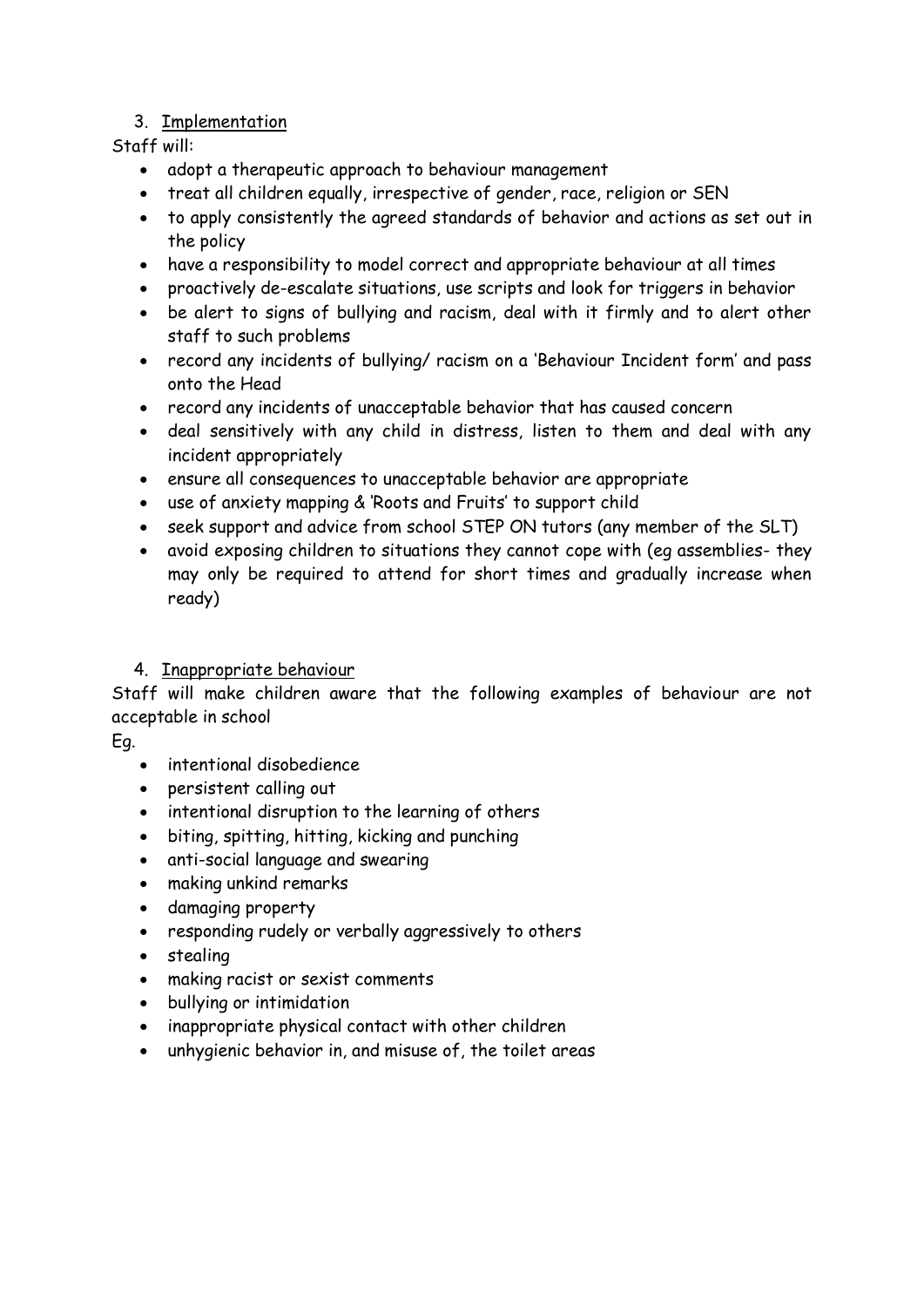#### **5. Consequences**

The consequences must always include:

- *time to support the child in understanding why the behavior was unacceptable*
- *the opportunity to explore why it happened and the impact on the other person/ people*
- *time to explore strategies with the child to avoid situation reoccurring*
- *the removal/ stopping of event to protect child & others (eg not going out to play until teacher happy that child will not hurt others) This is a protected consequence that protects the child and other children from harm*
- *the gradual reintroduction to an event (eg: child returning out at playtime but with close adult supervision/ shorter playtime)*

Initially a firm reprimand from a member of staff is expected to be sufficient. If this does not improve the behaviour of the child, the following measures may be taken:

- A verbal warning/ reminder of expected behavior (including another teacher)
- Time out- removal from the scene of the incident. This may be to another part of the working area, to another class, or to the Head's Office (by prior arrangement, if possible) *Children are not to sat outside classrooms or left unsupervised*
- Removal of a privilege eg- playtime/lunchtime/Golden Time to work with adult on behavior support
- Staying near the adult on duty at playtime/lunchtime
- The child is taken indoors and misses the rest of play/lunch time (the duty adult must inform the class teacher/Deputy/Head/member of SLT)
- Verbal discipline from a more senior member of staff
- The child making a written / verbal apology to another child/member of staff/ parent helper/ MSA etc

Teachers must let parents/carers know of any incidents that have caused concern at the end of the day (including telephoning parent) or as soon as possible the next day. If unacceptable/ concerning behavior continues the class teacher will arrange a

meeting with the parent/ carer of the child to discuss concerns and strategies already in place. This will lead to an agreed strategy for the future

If issues continue:

- Class teacher (with INcCo) to complete anxiety map and/or Roots & Fruits *(this may have been completed prior to this stage)*
- The class teacher will arrange subsequent meetings. Following that meetings will be arranged by the classteacher with the INCo (& teacher) and, if appropriate, the Head of Keystage. If issues continue, further meetings will also be attended by the Deputy and/or the Head teacher.
- In extreme cases where behavior is causing sustained disruption and/or safety concerns school action may include:
- Write Individual Risk Management Plan with support from INCo/ SLT member
- Use of internal exclusions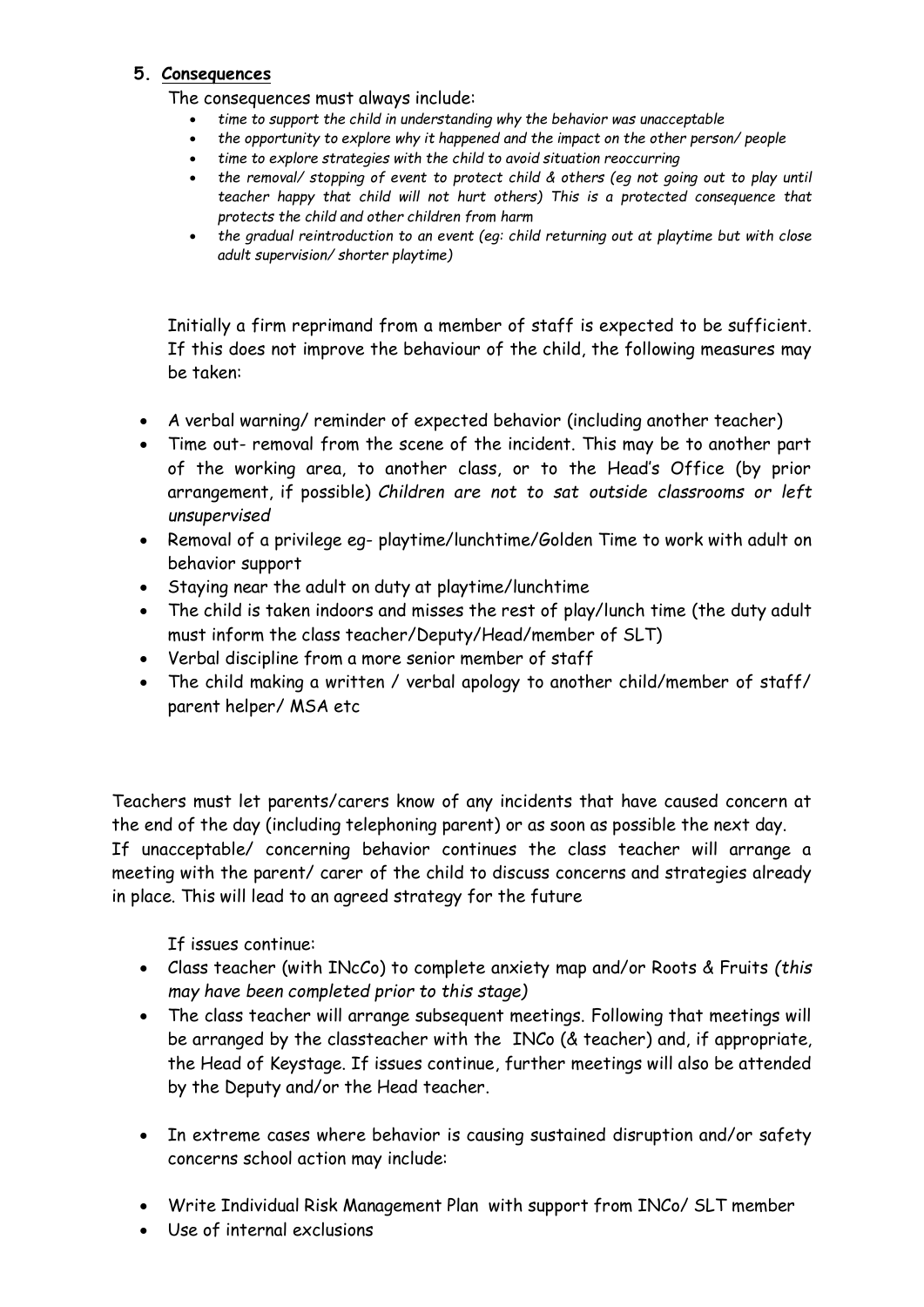- Use of part-time timetables (with parental agreement)
- Exclusion from school (fixed term or permanent- following Herts guidelines)
- Physical intervention will only ever be used as a last resort in a situation in order to actively prevent a pupil from causing significant injury to him/herself or others or seriously damaging property. This is applied as an act of care and control with the intention of re-establishing verbal control as soon as possible and, at the same time, allowing the pupil to regain self-control. It never takes a form which could be seen as punishment. This would be recorded in the school's Behaviour Log

# **6. Racist Behaviour**

In this instance, the following procedure will be followed:

- child reprimanded, victim supported and a record kept in the 'Behaviour Log in the Head's office. Parents of both parties informed
- time spent with child to educate them on the issue and why behavior was wrong
- in a persistent case, the parent of the offending child may be asked to meet with the class teacher & member of the SLT.

# **7. Bullying**

The school uses the DFe definition of bullying:

# *'Bullying is behaviour by an individual or group, repeated over time, that intentionally hurts another individual or group either physically or emotionally.*

The school considers that an appropriate reaction for a child to make is:

- to say : "Don't' do that, I don't like it"
- to get away from the perpetrator in order to seek help
- to tell an adult immediately

The school will deal with bullying by:

- comforting the victim
- investigating the situation
- informing those involved of the feelings of the victim/actions of the perpetrator
- monitoring the situation and record in the 'Behaviour Log' as appropriate
- applying consequences as necessary including educational consequences

# **10.Parent/Carers**

Parents/carers have a vital role in promoting good behaviour in school and so effective home/school liaison is very important

The school has a right to expect that parents will give their full support in dealing with their child's behavior.

We hope parents/carers will:

• keep us informed of behaviour difficulties that their child is showing at home